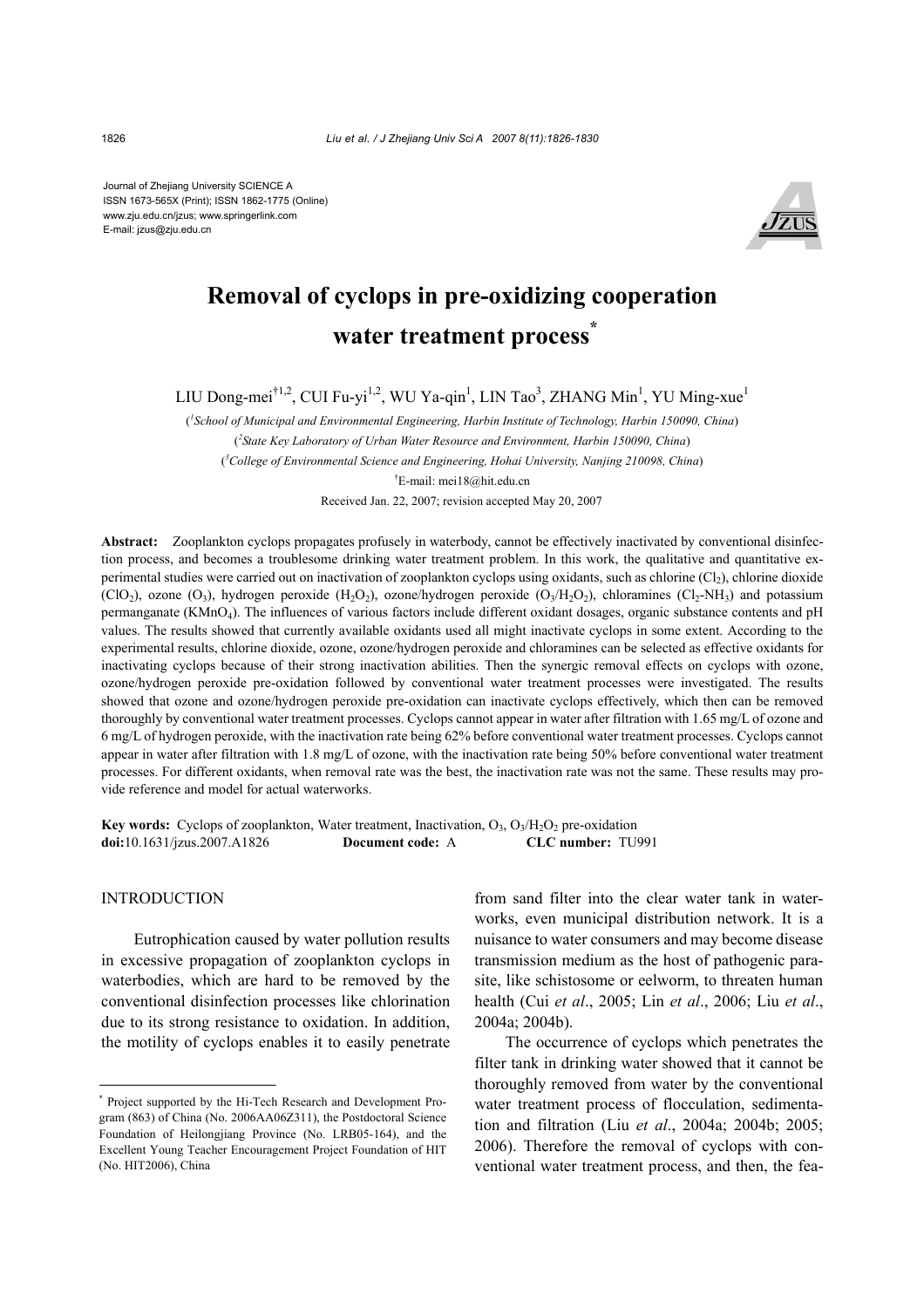sibility to remove it by chemical pre-oxidation in cooperation with the conventional process are put forward in this paper. The following steps are considered: thorough inactivation of cyclops utilizing oxidants, inhibiting its activity by pre-oxidation and then removing it thoroughly by subsequent clarification process (Kanio and Kimata, 2000; Reckhow *et al*., 1990; Fiessinger, 1991).

To inactivate or weaken cyclops with oxidants was believed to be the key to removing cyclops completely from water treatment system (Ruffell *et al*., 2000; Gunter and Pinkernell, 2000; Driedger *et al*., 2001). So its inactivation with currently available oxidants such as chlorine, chlorine dioxide, ozone, hydrogen peroxide, ozone/hydrogen peroxide, chloramines and potassium permanganate was researched experimentally. By comparison, chlorine dioxide, ozone, ozone/hydrogen peroxide and chloramines pre-oxidation were practicable methods to inactivate cyclops in water. Then the synergic removal effects on cyclops with ozone or ozone/hydrogen peroxide pre-oxidation followed by conventional water treatment processes were investigated. The conclusions gained could be used for reference for waterworks.

#### EXPERIMENTAL MATERIALS AND METHODS

The experiments were carried out in two phases: First, the cyclops inactivation with seven oxidants was studied in the laboratory; then, further study of its removal by oxidants pre-oxidation in cooperation with clarification process was conducted.

We first investigated distilled water solution. Cyclops was sampled from a reservoir in Harbin, and cultured in laboratory. In the experiment, the number of cyclops was controlled to 10 ind./L, the pH value of water sample was regulated with diluted acetic acid solution or sodium hydroxide solution with the organic substance in water sample being composed of humic acid, which was added according to the experimental demand. All analytical methods were conducted according to the Manual of Standard Examination Methods.

Chlorine dioxide, ozone, ozone/hydrogen peroxide and chloramines were selected as preferable oxidants for comparison. Then the inactivation effects on cyclops by conventional process alone and in cooperation with oxidants pre-oxidation and conventional process were further experimented on.

## RESULTS AND DISCUSSION

# **Comparison of inactivation effects of different oxidants on cyclops**

The experiment was conducted in a given volume of distilled water solution free of other extraneous oxidant-demand substances but cyclops. The inactivation of cyclops with seven oxidants was investigated under various working conditions of different oxidant dosage, organic substance content and pH value. In the experiment, the number of cyclops was controlled to 10 ind./L, and the oxidants dose ranged from 0.5 mg/L to 2.0 mg/L (the dose of chlorine for chloramines, and the dose of ozone for ozone/hydrogen peroxide).

1. Influence of dose of oxidants on the inactivation of cyclops

A series of experiments revealed that the cyclops inactivation with seven oxidants was strengthened gradually as the dose was increased. At pH value of 7.0, after reaction at 20 °C for 30 min, the inactivation rates with oxidant dose of 1.0 mg/L were observed and the results are shown in Table 1, showing that 100% of cyclops may be inactivated by lower dose of oxidants in the case of chlorine, ozone, ozone/hydrogen peroxide and chlorine dioxide. The inactivation capacities of these seven methods may be ranked as follows:  $O_3/H_2O_2 \approx Cl_2>O_3 \gg Cl_2 \gg Cl_2-NH_3$  $>KMnO<sub>4</sub>>H<sub>2</sub>O<sub>2</sub>.$ 

| Table 1 Comparison analysis of inactivation effects of |  |
|--------------------------------------------------------|--|
| seven oxidants on cyclops                              |  |

| Oxidants                                                | Inactivation effect<br>on cyclops $(\%)^*$ | Dose of oxidants<br>(mg/L)                 |  |  |  |
|---------------------------------------------------------|--------------------------------------------|--------------------------------------------|--|--|--|
| Cl <sub>2</sub>                                         | 70                                         | 2.0                                        |  |  |  |
| ClO <sub>2</sub>                                        | 100                                        | 1.0                                        |  |  |  |
| O <sub>3</sub>                                          | 75                                         | 1.8                                        |  |  |  |
| H <sub>2</sub> O <sub>2</sub>                           | 0                                          | $600$ (reacting 6 h)                       |  |  |  |
| $O_3/H_2O_2$                                            | 100                                        | $O_3$ 1.0, H <sub>2</sub> O <sub>2</sub> 4 |  |  |  |
| $Cl2-NH3$                                               | 30                                         | $Cl2$ available 3.0 (90% only)             |  |  |  |
| KMnO <sub>4</sub>                                       | 10                                         | $2.0$ (75% only)                           |  |  |  |
| "with dose of 1 mg/L; "with 100% of inactivation effect |                                            |                                            |  |  |  |

Single hydrogen peroxide had only little potential to inactivate cyclops, so that it was not studied in the following experiment.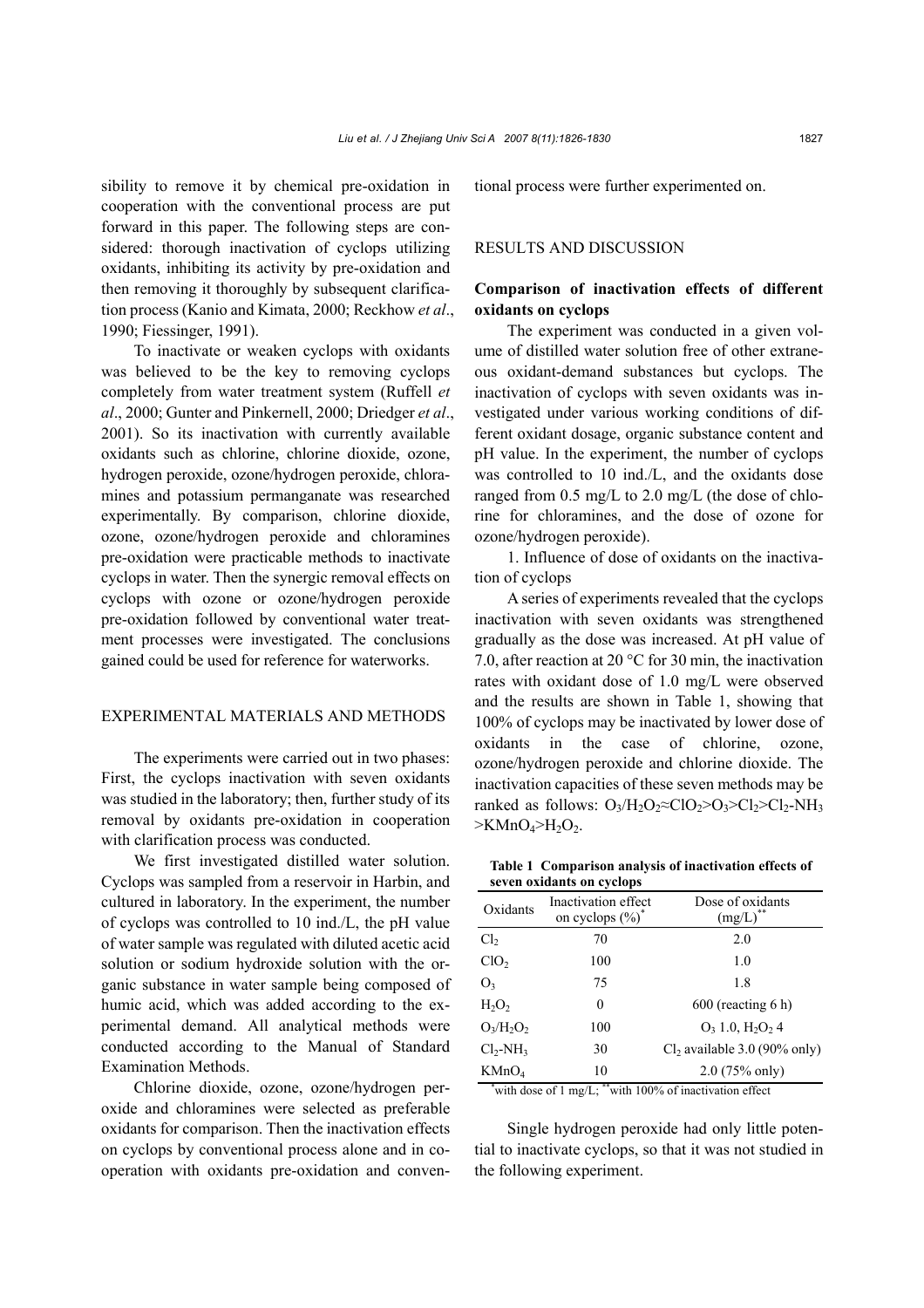2. Influence of pH value on the inactivation of cyclops

The inactivation effect of potassium permanganate on cyclops was affected by pH value to a certain extent; the efficiency of it was the lowest compared with other oxidants. With continually increasing pH, its inactivation rate trended to drop. As for ozone/hydrogen peroxide, there was no large change of the inactivation effect at certain rang of pH value. The effects of chlorine dioxide and ozone on cyclops inactivation were affected by pH value to the same extent; 100% of cyclops may be inactivated by them after reaction at 20 °C for 30 min at different pH values. The effect of chloramines on cyclops inactivation was affected by pH value sensitively, because HOCl plays the main role in inactivating cyclops using chloramines, just as chlorine. At the pH value ranged from 4.5 to 9.0, the adaptability of these methods for pH value may be ranked as follows:  $ClO<sub>2</sub>$  $\approx$ O<sub>3</sub>/H<sub>2</sub>O<sub>2</sub> $\approx$ O<sub>3</sub>>Cl<sub>2</sub>>Cl<sub>2</sub>-NH<sub>3</sub>>KMnO<sub>4</sub>.

3. Influence of organic content on the inactivation of cyclops

The inactivation efficiency of each oxidant declined with increasing organic content, because the reductive organic substances in water cause the extra depletion of oxidants. Especially, the influence of organic content on the inactivation effects of ozone was the most visible, with the inactivation rate decreasing from 100% to 40% in the range of organic content from 0 to 8.8 mg/L with the ozone dose of 1.8 mg/L and reacting for 30 min. The influence of organic content on the inactivation effects of ozone/hydrogen peroxide is also visible. While the more ozone added, the less the influence of organics on the inactivation is. With the dose of 3 mg/L of ozone and 10 mg/L of hydrogen peroxide, the influence of organic content on the inactivation effects was quite invisible. The inactivation of cyclops with potassium permanganate was also greatly influenced by the changes of organic content. For each 2.5 mg/L of organic content added, inactivation of cyclops would be decreased by 10%~20% for potassium permanganate. But the inactivation efficiency of chlorine dioxide was less influenced which still kept at about 80% under the organic content of 10 mg/L condition. For each 2.5 mg/L of organic content added, inactivation of cyclops would be decreased by 10%~20% for chloramines. When the proportion of chlorine and ammonia was changed from 1:1 to 3:1, with 2.0~3.0 mg/L of chlorine available, the inactivation of cyclops all could be more than 50%.

According to the result above, the adaptability of these methods for organic content may be ranked as follows:  $ClO_2 > O_3/H_2O_2 > Cl_2-NH_3 > Cl_2 > KMnO_4 > O_3.$ 

# **Full-scale study of removing cyclops by pre-oxidation**

1. Results of removal of cyclops by conventional water treatment processes

In the experiment, three parallel samples which were assembled in the lab were used for each group of test, with the water quality indexes being as follows: average water temperature: 24 °C; turbidity: 16 NTU; CODMn: 3.86 mg/L; pH: 7.1 and cyclops were added according to the experiment demand. 35 mg/L of  $AICI<sub>3</sub>$  were added into each sample as coagulant. After 30 min's reacting in six couplet timing stirrer, the number of cyclops was investigated, and then the supernatant water after jar test was filtrated. The filtration velocity was 9 m/h, the time was 8 h, and the results are shown in Table 2, showing that the filtration process had much more visible removal effect than coagulation and sedimentation. Its removal rate was 50% which was quite close to 56.7% for combination processes, so in conventional water treatment processes, filtration plays the main role in removing cyclops.

**Table 2 Removal results of cyclops by conventional water treatment processes**

| Water treatment<br>processes                       |         | Original<br>number of<br>cyclops<br>(ind./L) | Rudimental<br>number of<br>cyclops<br>(ind./L) | Removal<br>rate of<br>cyclops<br>(%) | Average<br>removal<br>rate of<br>cyclops<br>(%) |
|----------------------------------------------------|---------|----------------------------------------------|------------------------------------------------|--------------------------------------|-------------------------------------------------|
| Coagula- Group 1<br>tion and<br>sedimen-<br>tation |         | 10                                           | 8                                              | 20                                   |                                                 |
|                                                    | Group 2 | 10                                           | 9                                              | 10                                   | 13.3                                            |
|                                                    | Group 3 | 10                                           | 9                                              | 10                                   |                                                 |
| Filtration Group 2                                 | Group 1 | 8                                            | 4                                              | 50                                   |                                                 |
|                                                    |         | 9                                            | 4                                              | 55.6                                 | 50.0                                            |
|                                                    | Group 3 | 9                                            | 5                                              | 44.4                                 |                                                 |
| Combina-<br>tion                                   | Group 1 | 10                                           | 4                                              | 60                                   |                                                 |
|                                                    | Group 2 | 10                                           | 4                                              | 60                                   | 56.7                                            |
|                                                    | Group 3 | 10                                           | 5                                              | 50                                   |                                                 |

2. Removal effect on cyclops by ozone and ozone/hydrogen peroxide pre-oxidation cooperating with conventional processes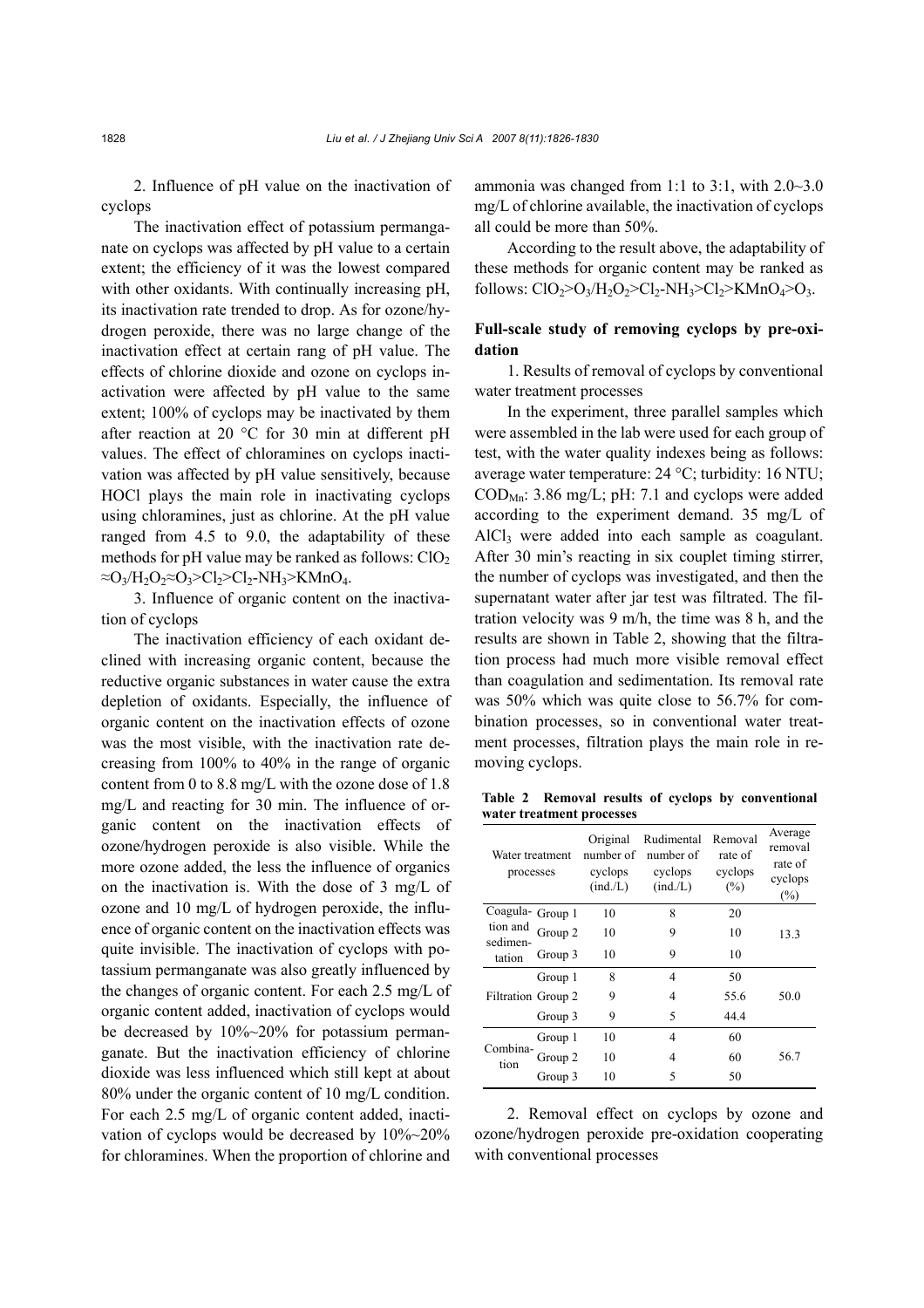In the experiment of ozone/hydrogen peroxide pre-oxidation cooperating with conventional processes, the samples were also assembled in the lab and the water quality was the same as before. Two oxidants (ozone and hydrogen peroxide) were added sequentially, ozone first. In the experiment, the dose of hydrogen peroxide was 10 mg/L, while ozone dose was changed. Coagulation, sedimentation and filtration experiments were conducted after 30 min's pre-oxidation. The experimental method was the same as before with the results being shown in Fig.1a. As can be seen, the removal rate of cyclops is quite similar when the dose of ozone is more than 1.4 mg/L. The removal rate reaches 100% with 1.65 mg/L of ozone.

Then ozone dose was adjusted to 1.65 mg/L with the hydrogen peroxide dose ranging from 0 to 10 mg/L during the full-scale study. The results are shown in Fig.1b. As can be seen from Fig.1b, the influence of hydrogen peroxide dose on the removal of cyclops is evident in certain range. Considering economical factor, it is better to choose the lowest amount in the feasible dose range. So 6 mg/L of hydrogen peroxide is suggested, correspondingly, the inactivation rate is 62%. Although the cyclops was not inactivated absolutely under that condition, the activity of some cyclops was greatly weakened by inactivation of oxidants, and may deposit together with the flocs formed in the flocculation process. So they are effectively removed supernatant upper water by the clarification process.

In experiment of ozone peroxide pre-oxidation cooperating with conventional processes (Fig.1c), the removal rate can be 100% with 1.8 mg/L of ozone, correspondingly, the inactivation rate was only 50%.

The two methods of ozone and ozone/hydrogen peroxide pre-oxidation cooperating with conventional treatment processes, both had perfect effect on removal of cyclops, and both could remove cyclops thoroughly with relatively low dose of oxidant. The inactivation capacities of ozone were lower than that of ozone/hydrogen peroxide, but ozone could weaken the activity of cyclops, so that they were effectively removed from supernatant water by clarification process. In the process of ozone/hydrogen peroxide pre-oxidation, ozone played the more important role, while hydrogen peroxide played the role of catalyst during the whole reaction including inactivation and

cooperation. So the inactivation rate was not in direct ratio to removal rate. For different oxidants, when removal rate was the best, the inactivation rate was not the same. These results could be used for reference, and different waterworks could choose the feasible water treatment processes according to the actual condition and water quality demand. Considering the practical differences in application, ozone preoxidation and ozone/hydrogen peroxide pre-oxidation were both put forward as feasible methods for removing cyclops, and can be selected in practice according to the practicality.



Fig.1 Removal effects on cyclops of O<sub>3</sub>/H<sub>2</sub>O<sub>2</sub> peroxide **pre-oxidation cooperating with conventional water**  treatment processes (a) at various  $O_3$  doses and (b) at various H<sub>2</sub>O<sub>2</sub> doses, and (c) on cyclops of ozone peroxide **pre-oxidation cooperating with conventional processes** 

#### **CONCLUSION**

Current available oxidants used might all inactivate cyclops in some extent. According to inactivation effect and external conditions influence, chlorine dioxide, ozone, ozone/hydrogen peroxide and